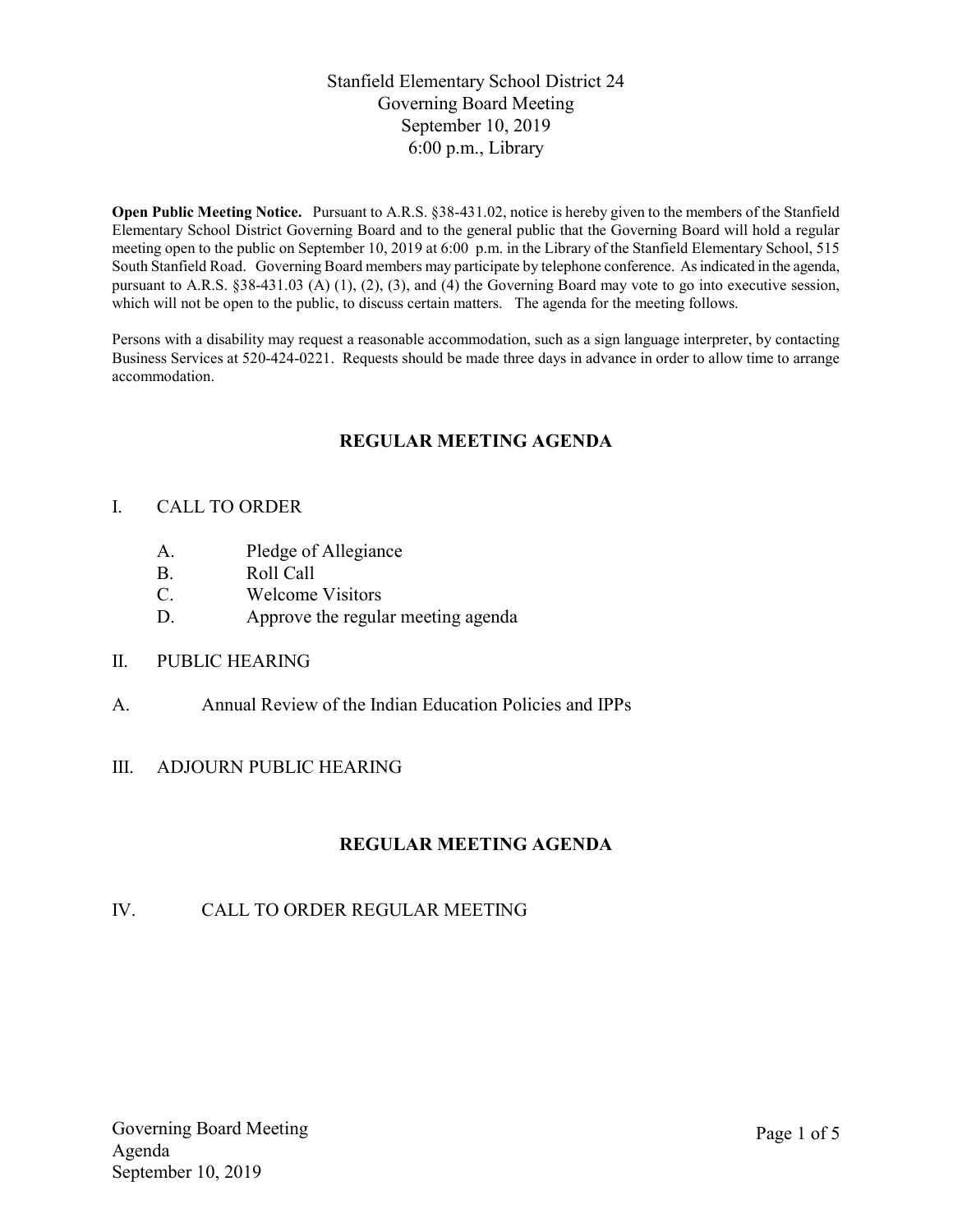## V. CALL TO THE PUBLIC

Guidance for Public Participation in Board Meetings is provided in Policy BEDH. The President may recognize individuals wishing to address the Board under Call to the Public or under the item on the Agenda they wish to address. Each individual will be allowed five minutes unless additional time was requested and granted in advance by the Superintendent or President. ARS 38-432.02(H) provides that Board members shall not respond to comments unless the item is on the agenda.

The Board shall not hear personal complaints against school personnel or a person connected with the district. A procedure is provided by the Board for disposition of legitimate complaints in Policies KL, KB and KLD.

# LLAMADA AL PÚBLICO

La póliza BEDH, provee una guía publica para participar en juntas de la Mesa Directiva. El presidente de la Mesa Directiva puede reconocer a los individuos que desean dirigirse a la mesa bajo llamada al público o bajo el artículo en la agenda que desean tratar. A cada individuo se le otorgaran cinco minutos de tiempo, a menos que el Presidente o Superintendente le hayan concedido tiempo adicional por adelantado. La Póliza ARS 38- 432.02 dice que ningún miembro de la mesa responderá a ningún tipo de comentarios de temas que no estén en la agenda.

La mesa no oirá quejas personales en contra de personal de la escuela o personas que tengan alguna conexión con el Distrito. Para este tipo de quejas la mesa provee otro tipo de procedimientos para la disposición de quejas legítimas las cuales se encuentran en las siguientes Pólizas KL, KB, y KLD.

### VI. APPROVAL OF MINUTES

Approve the August 8, 2019 regular governing board meeting minutes

### VII. REPORTS

- A. Superintendent's Report
	- 1. First FY19 Audit Site visit by H&M
	- 2. 2019 ASHA Award Winners/2019 HUSSC Gold with Distinction Award (Front pocket)
	- 3. Professional Development for Athletics
- B. August Public Funds Expenditure Reports (Pages 1 4)
- C. August Student Activities Report (Page 5)
- D. Principal's Report (Page 6)

Governing Board Meeting Agenda September 10, 2019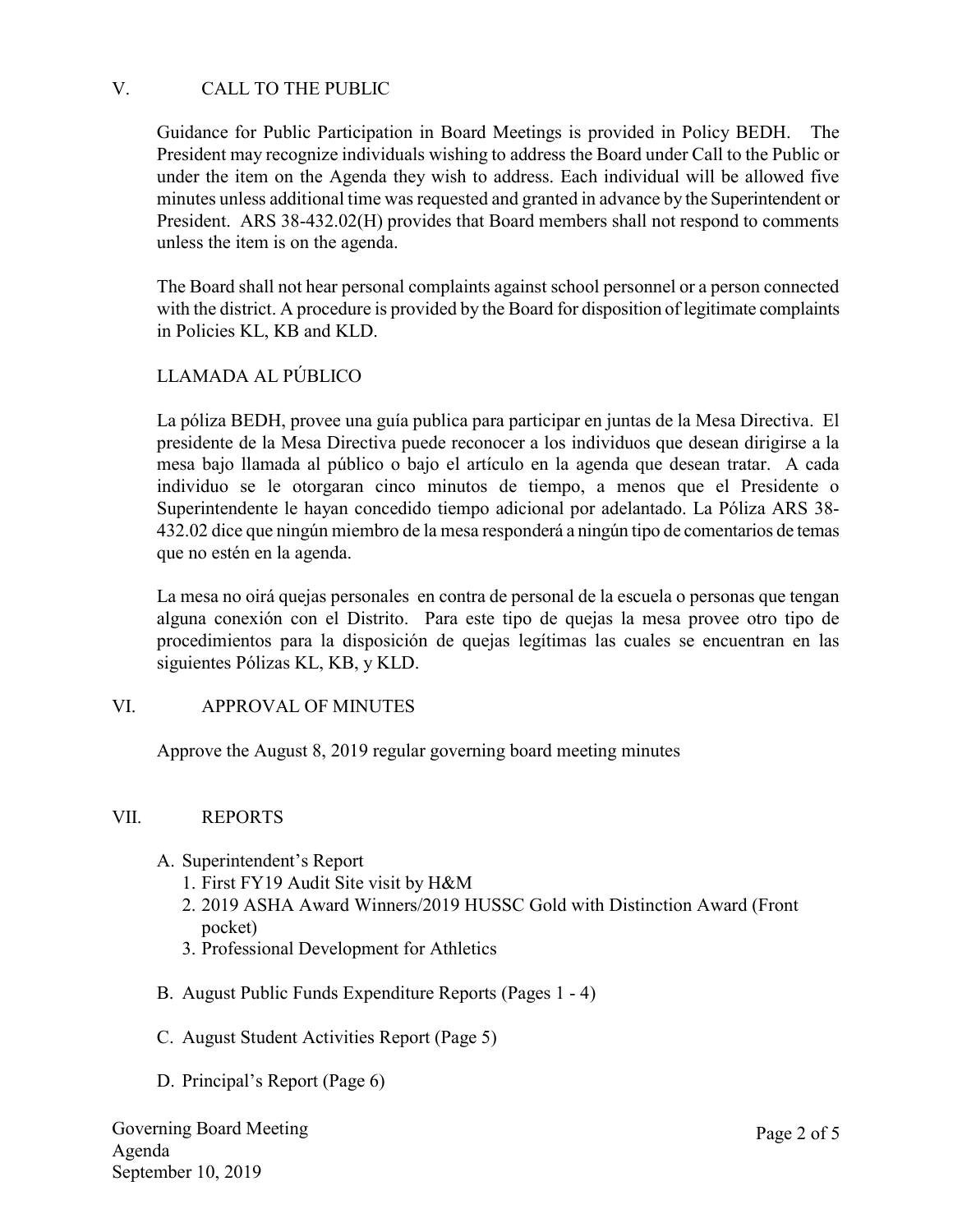- E. Operations Support Services Reports (Pages 7-10)
	- 1. Technology
	- 2. Operations
	- 3. Transportation

### VIII. NEW BUSINESS ACTION ITEMS – PERSONNEL

All hiring is pending satisfactory completion of background investigation, records verification, and fingerprint report.

- A. Approve SES volunteer for the 2019-2020 school year for Amanda Rose Hinojos
- B. Approve SES volunteer for the 2019-2020 school year for Jacob Leewaye
- C. Accept resignation, James Meyer for Bus Driver, effective August 23, 2019
- D. Approve Hire, for 2019-2020, Notice of Substitute Food Service and Custodian for Diana Gomez
- E. Accept declined Extra duty contract for 2019-20 school year, Yvette Hernandez for Girls Volleyball, Girls Soccer
- F. Approve extra duty contracts for the 2019-20 school year:
	- 1. Shirley Nash, Girls Volleyball
	- 2. Mariela Medel, Girls Soccer, Girls Basketball
	- 3. Stephonie Martin, Migrant Tutoring
	- 4. Shiela Garland, Migrant Tutoring
- IX. NEW BUSINESS ACTION ITEMS BUSINESS
	- A. Ratify approval of payroll vouchers
		- 1. PV3 \$113,746.81
		- 2. PV4 \$127,007.55
		- 3. PV5 \$131,047.28
	- B. Ratify approval of expense vouchers
		- 1. EV1957 \$2.74
		- 2. EV1958 \$452.94
		- 3. EV1959 \$1381.83
		- 4. EV2004 \$11,709.45
		- 5. EV2005 \$10,286.38
		- 6. EV2006 \$13,227.20
		- 7. EV2007 \$38,597.44
		- 8. EV2008 \$24,925.46

Governing Board Meeting Agenda September 10, 2019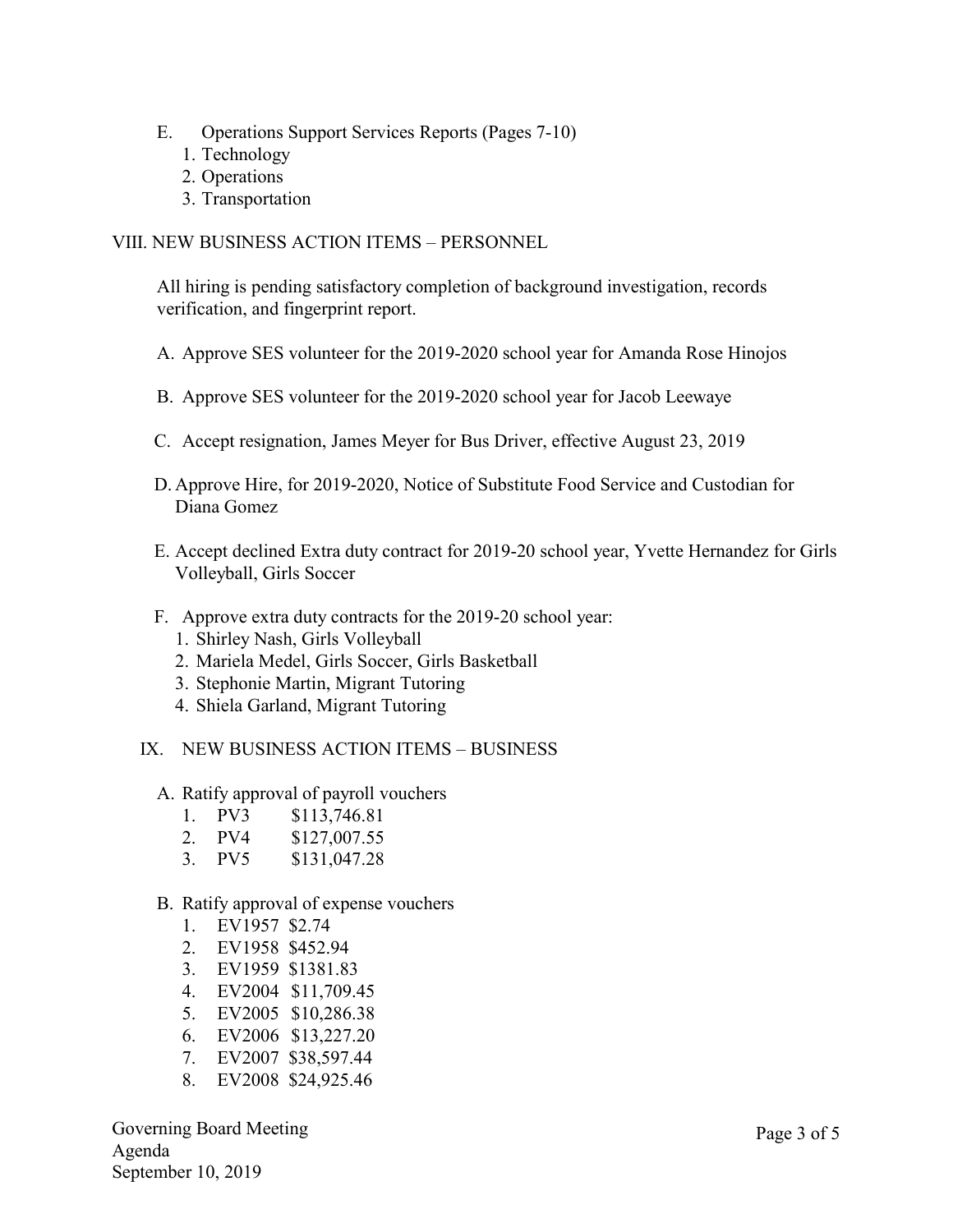- 9. EV2009 \$18,475.67
- C. Approve emergency procurement in the amount of \$30 for fuel in the district vehicle. (Page 11)
- D. Approve the Intergovernmental Agreement for Participation in the Pinal County Technology Consortium from July 1, 2019 to July 30, 2024 (Pages 12-23)
- E. Ratify approval of the Superintendent's signature for the MOU between Sun Life Family Health Center, Inc. and Stanfield Elementary School District for the placement of a school-based health service on the SESD Campus. (Pages 24-32)
- F. Approve the FY20 Preventative Maintenance Reporting Statement (Page 33)
- G. Accept with gratitude the donation of school supplies valued at \$2000 from the Hexel Corporation in Casa Grande.
- H. Approve the waiver for regular teacher evaluation schedule for qualified teachers. The Governing Board may waive the requirement of a second classroom observation for a continuing teacher whose teaching performance based on the first classroom observation places the teacher in one (1) of the two (2) highest performance classifications for the current school year, unless the teacher requests a second observation.
- I. Approve out of state travel for Superintendent to attend the ASCD Conference on Educational Leadership in Washington, D.C. November 6-10, 2019
- X. NEW BUSINESS NON-ACTION ITEMS
- A. Policy Advisories, First Reading: (Back pocket)
	- 1. PA 651 BEDH- Public Participation at Board Meetings
	- 2. PA 652 DJE- Biding/Purchasing Procedures
	- 3. PA653 GBEA- Staff Ethics
	- 4. PA654 GBEB, GBEB-R- Staff Conduct Regulation
	- 5. PA655 GBEFA- Staff Use of Digital Wireless Communications or Electronic Devices While Operating a Motor Vehicle
	- 6. PA656 GBI- Staff Participation in Political Activities
	- 7. PA657 GCF- Professional Staff Hiring
	- 8. PA658 GCFC, GCFC-E Professional Staff Certification and Credentialing Requirements (Fingerprinting Requirements) Exhibit
	- 9. PA659 GCO- Evaluation of Professional Staff Members
	- 10. PA660 GDF- Support Staff Hiring
	- 11. PA661 GDFA, GDFA-E Support Staff Qualifications and Requirements (Fingerprinting Requirements) Exhibit
	- 12. PA662 IHA, IHA-E Basic Instructional Program Exhibit
	- 13. PA663 IHAMD- Instruction and Training in Suicide Prevention